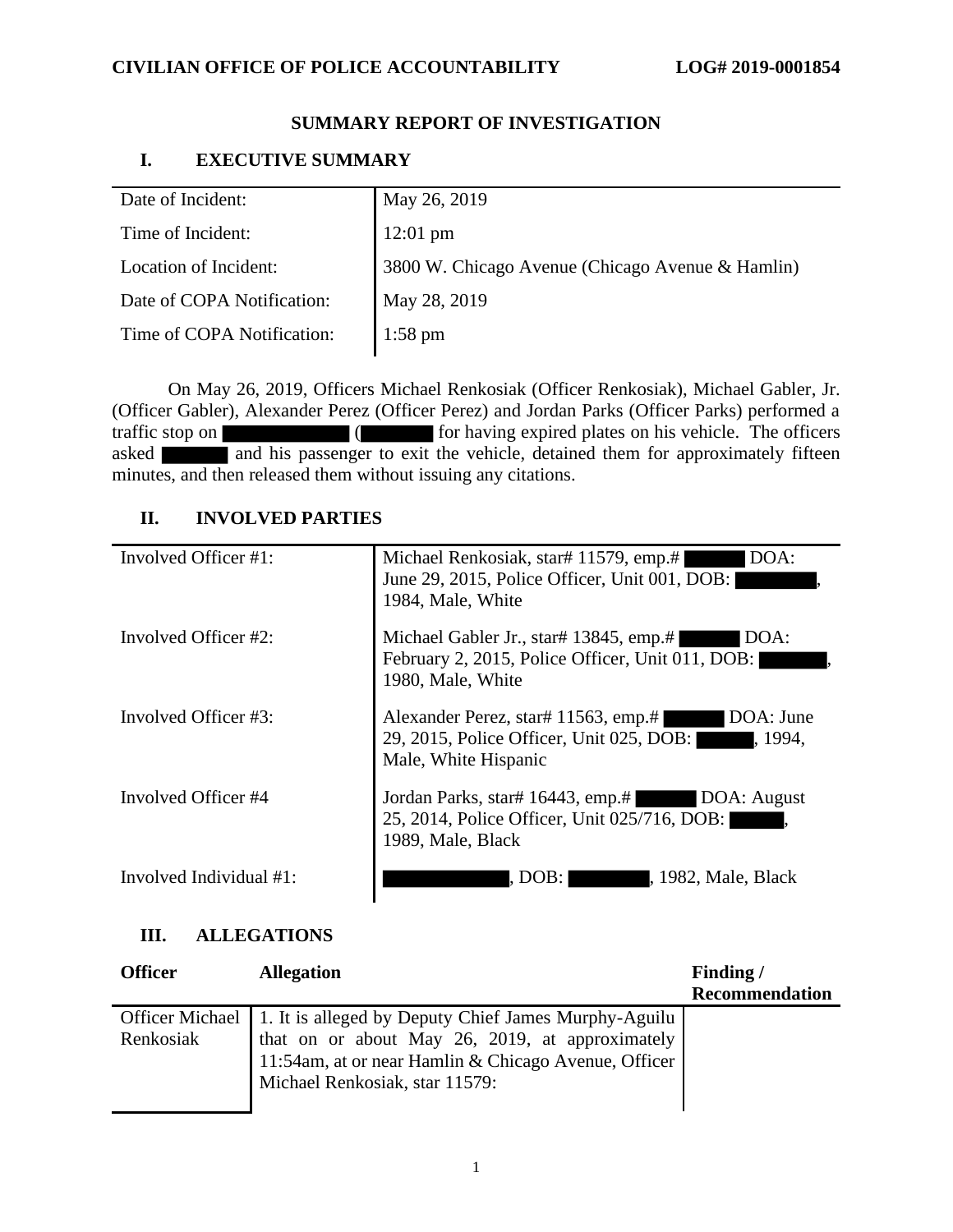|                                      | 1. failed to timely activate his body-worn camera in<br>violation of S03-14.                                                                                                                                                                                          | Sustained/1-day<br>suspension        |
|--------------------------------------|-----------------------------------------------------------------------------------------------------------------------------------------------------------------------------------------------------------------------------------------------------------------------|--------------------------------------|
|                                      | 2. failed to complete an investigatory stop report when<br>he stopped                                                                                                                                                                                                 | Sustained/1-day<br>suspension        |
| <b>Officer Michael</b><br>Gabler Jr. | 1. It is alleged by Deputy Chief James Murphy-Aguilu<br>that on or about May 26, 2019, at approximately<br>11:54am, at or near Hamlin & Chicago Avenue, Officer<br>Michael Gabler Jr., star 13845, failed to complete an<br>investigatory stop report when he stopped | Sustained/<br><b>Violation Noted</b> |
| Officer<br>Alexander<br>Perez        | It is alleged by Deputy Chief James Murphy-Aguilu that<br>on or about May 26, 2019, at approximately 11:54am, at<br>or near Hamlin & Chicago Avenue, Officer Alexander<br>Perez, star 11563:                                                                          |                                      |
|                                      | 1. handcuffed the passenger in<br>$\cdot_{\rm s}$<br>vehicle, without justification.                                                                                                                                                                                  | Exonerated                           |
|                                      | 2. failed to complete an investigatory stop report when<br>he stopped                                                                                                                                                                                                 | Sustained/Written<br>Reprimand       |
|                                      | 3. failed to timely activate his body-worn camera in<br>violation of S03-14.                                                                                                                                                                                          | Sustained/Written<br>Reprimand       |
| Officer Jordan<br>Parks              | It is alleged by Deputy Chief James Murphy-Aguilu that<br>on or about May 26, 2019, at approximately 11:54am, at<br>or near Hamlin & Chicago Avenue, Officer Jordan<br>Parks, star 16443:                                                                             |                                      |
|                                      | 1. failed to complete an investigatory stop report when<br>he stopped                                                                                                                                                                                                 | Sustained/Written<br>Reprimand       |
|                                      | 2. failed to activate his body-worn camera in violation<br>of S03-14.                                                                                                                                                                                                 | Sustained/Written<br>Reprimand       |
|                                      | It is alleged by<br>that on or about May<br>26, 2019 at approximately 11:54am at or near Hamlin &<br>Chicago Avenue, Officer Jordan Parks, star 16443,<br>committed misconduct through the following act or<br>omission:                                              |                                      |
|                                      | 3. handcuffed<br>, without justification.                                                                                                                                                                                                                             | Exonerated                           |
|                                      | 4. searched<br>'s person, without<br>justification.                                                                                                                                                                                                                   | Not Sustained                        |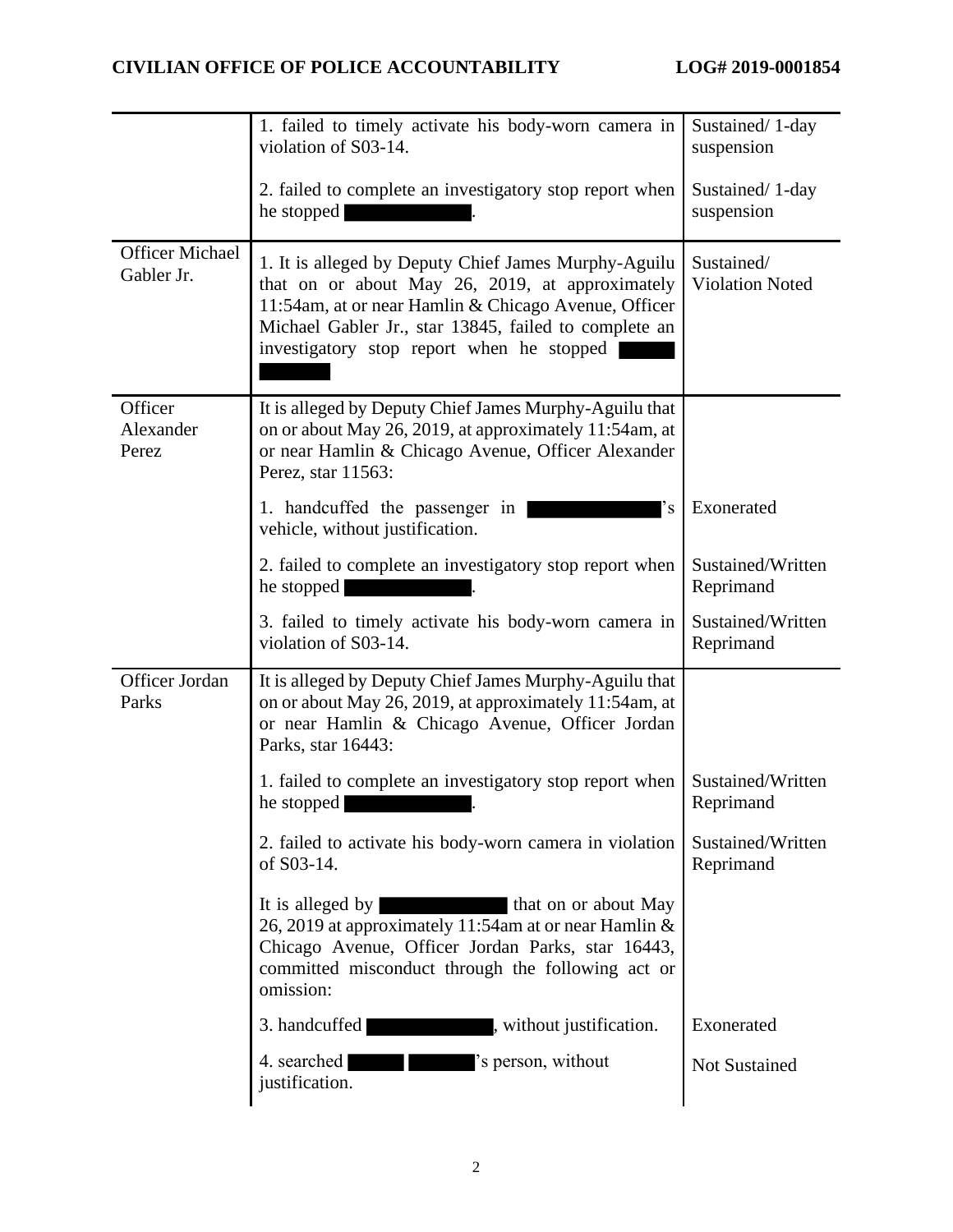### **IV. APPLICABLE RULES AND LAWS**

#### Rules

1. Rule 5- Failure to perform any duty.

2. Rule 6- Disobedience of an order or directive, whether written or oral.

3. Rule 9- Engaging in any unjustified verbal or physical altercation with any person, while on or off duty.

#### Special Orders

1. S03-14, Body-Worn Cameras (effective April 30, 2018-present)

2. S04-13-09, Investigatory Stop System (effective July 10, 2017 – present)

Federal Laws

1. Fourth Amendment of the U.S. Constitution

### **V. INVESTIGATION<sup>1</sup>**

#### **a. Interviews**

was interviewed by COPA on May 28, 2019.<sup>2</sup> According to the incident occurred at approximately 12:00pm on May 26, 2019, near 3800 W. Chicago Ave. stated he works for a cab service and was coming from picking up a passenger when he was stopped by the police. Officers approached  $\blacksquare$  's vehicle and informed him they stopped him because they could not see his temporary plates. According to there were at least three to four officers<sup>3</sup> in the squad vehicle when he was pulled over. A white officer asked for his license and insurance, which produced. The officer then walked back to his squad vehicle.

When the officers approached **'s** vehicle a second time, they made exit his vehicle without telling him why. According to a Hispanic officer reached his hand inside 's vehicle and unlocked his door, then pulled out of the vehicle. The same officer grabbed  $\blacksquare$  's hand and placed him in handcuffs. asked the officer what was going on, but the officer did not respond. One of the officers detained rear the rear of his vehicle while two officers started to search 's vehicle. The Hispanic officer stopped searching the vehicle and asked to consent to the search, which he did. The officers returned to  $\sim$  's vehicle and completed their search.

Officers also asked if he had a conceal and carry license for a firearm. told the officer who was detaining him that he felt violated, and he requested a sergeant because

 $1$  COPA conducted a thorough and complete investigation. The following is a summary of the material evidence gathered and relied upon in our analysis.

 $2$  Atts. 9 & 10.

<sup>3</sup> described the officers as White and Hispanic officers in plain clothes.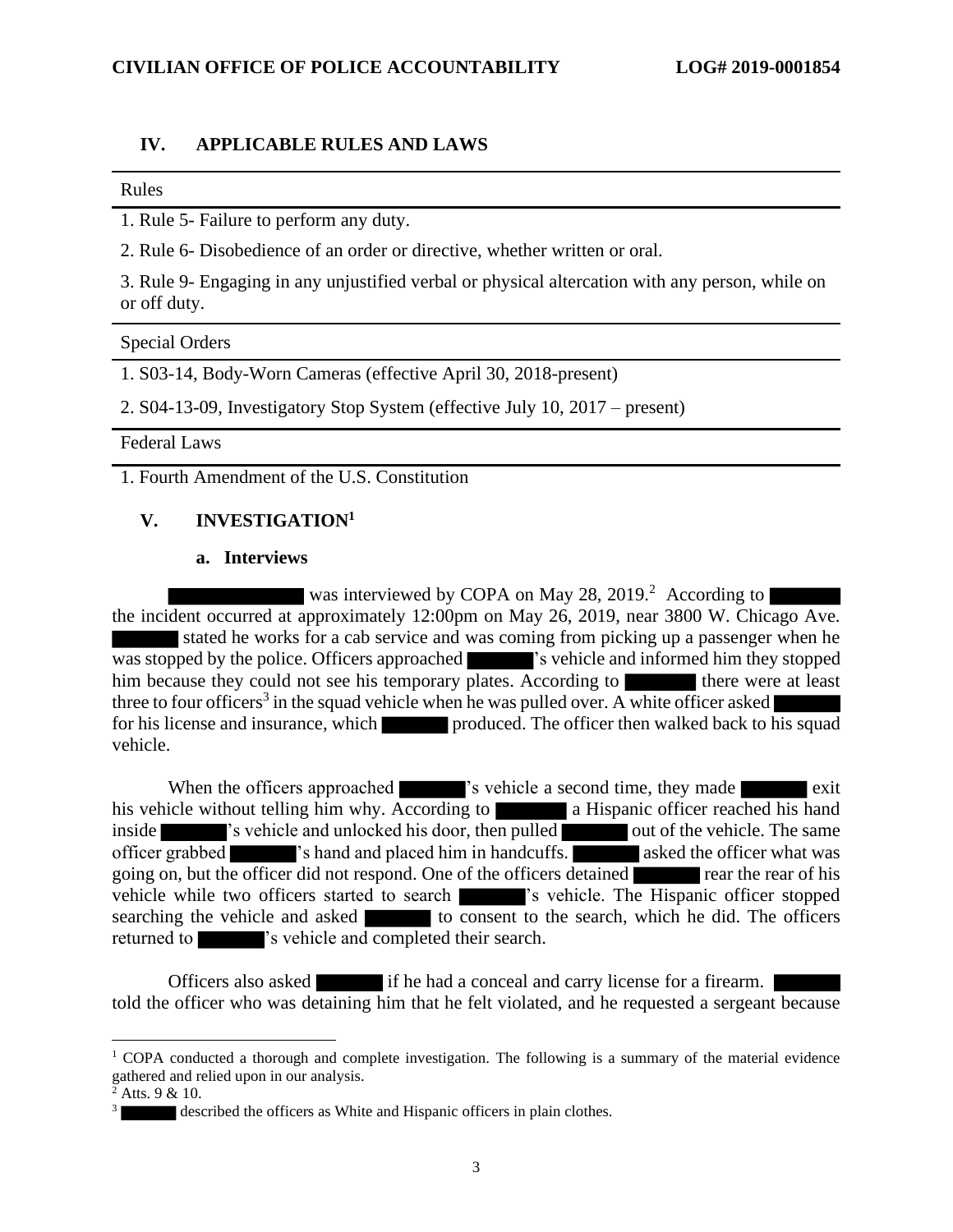he did not understand why he was pulled out of his vehicle. A sergeant arrived but stated that he felt that the sergeant was not listening to him and ignored him. Eventually, the officers let go without issuing him any tickets.

**Officer Michael Renkosiak** was interviewed by COPA on October 20, 2020.<sup>4</sup> On May 26, 2019, Officer Renkosiak was working in the 11<sup>th</sup> district with Officers Parks and Perez. Officer Renkosiak was wearing a body-worn camera, but he did not activate his camera until he was standing next to  $\blacksquare$  's vehicle.<sup>5</sup> Officer Renkosiak could not recall the reason for the traffic stop, but he explained that Chicago Avenue is known for high level of narcotic sales and gang conflict. Officer Renkosiak approached the driver's side of **'s** vehicle and began a field interview with and his passenger, " ." <sup>6</sup> When Officer Renkosiak approached the vehicle seemed slightly dismissive and nervous. Officer Renkosiak knew from previous encounters and noted that was acting differently. Seemed withdrawn and quiet, and he was watching the officers as they approached the vehicle.

Officers Parks and Perez asked and and to exit the vehicle. At the same time, Officer Renkosiak walked back to his squad vehicle to check the criminal histories of and state and state if either of them had warrants. According to Officer Renkosiak, Officer Parks performed a protective pat down of and Officer Perez performed a pat down of **Exercise**. Officer Renkosiak and his partners detained for approximately 15 minutes. Although Officer Renkosiak recorded the information for the traffic stop and issued investigatory stop receipts to both  $\Box$  and  $\Box$ , he admitted that he forgot to complete the actual investigatory stop report  $(ISR)$ .<sup>7</sup>

**Officer Michael Gabler Jr.** was interviewed by COPA on December 1, 2020.<sup>8</sup> On March 26, 2019, Officer Gabler was working in uniform in the 11th district along with Officers Renkosiak, Parks and Perez. Officer Gabler did not recall if Officers Parks and Perez were in the same vehicle as him or if they arrived at the scene in a different vehicle. On the date of the incident, Officer Gabler and his partners curbed 's vehicle for having expired plates. Officer Gabler stated he acted as the guard officer<sup>9</sup> during the stop. There was also a passenger,  $\blacksquare$ , in the vehicle with whom Officer Gabler recognized as a known gang member from the area. Officer Gabler described **'s** demeanor as jumpy and agitated, but he did not recall the demeanor of  $\blacksquare$ 

Officer Parks asked to exit the vehicle, and Officer Perez asked to exit the vehicle. Officer Gabler tried to de-escalate the situation by talking with told Officer Gabler that he was a cab driver, but the officer did not believe 's story added up. The officers detained for about fifteen minutes, then released him. Officer Gabler stated he did not complete an ISR because he did not have 's identification. Officer Gabler

<sup>4</sup> Atts. 31 & 38.

<sup>5</sup> Officer Renkosiak admitted to activating his body-worn camera late.

<sup>&</sup>lt;sup>6</sup> Officer Renkosiak stated he did not know the passenger's legal name, but knew him by his nickname

 $<sup>7</sup>$  In his interview, Officer Renkosiak stated he bore the responsibility for not completing the ISR, as he was the officer</sup> who issued the ISR receipts and recorded the VIN number and other information from the traffic stop.

 $8$  Atts. 45 & 47.

<sup>9</sup> Officer Gabler described the guard officer as the person who keeps watch over the individual being detained.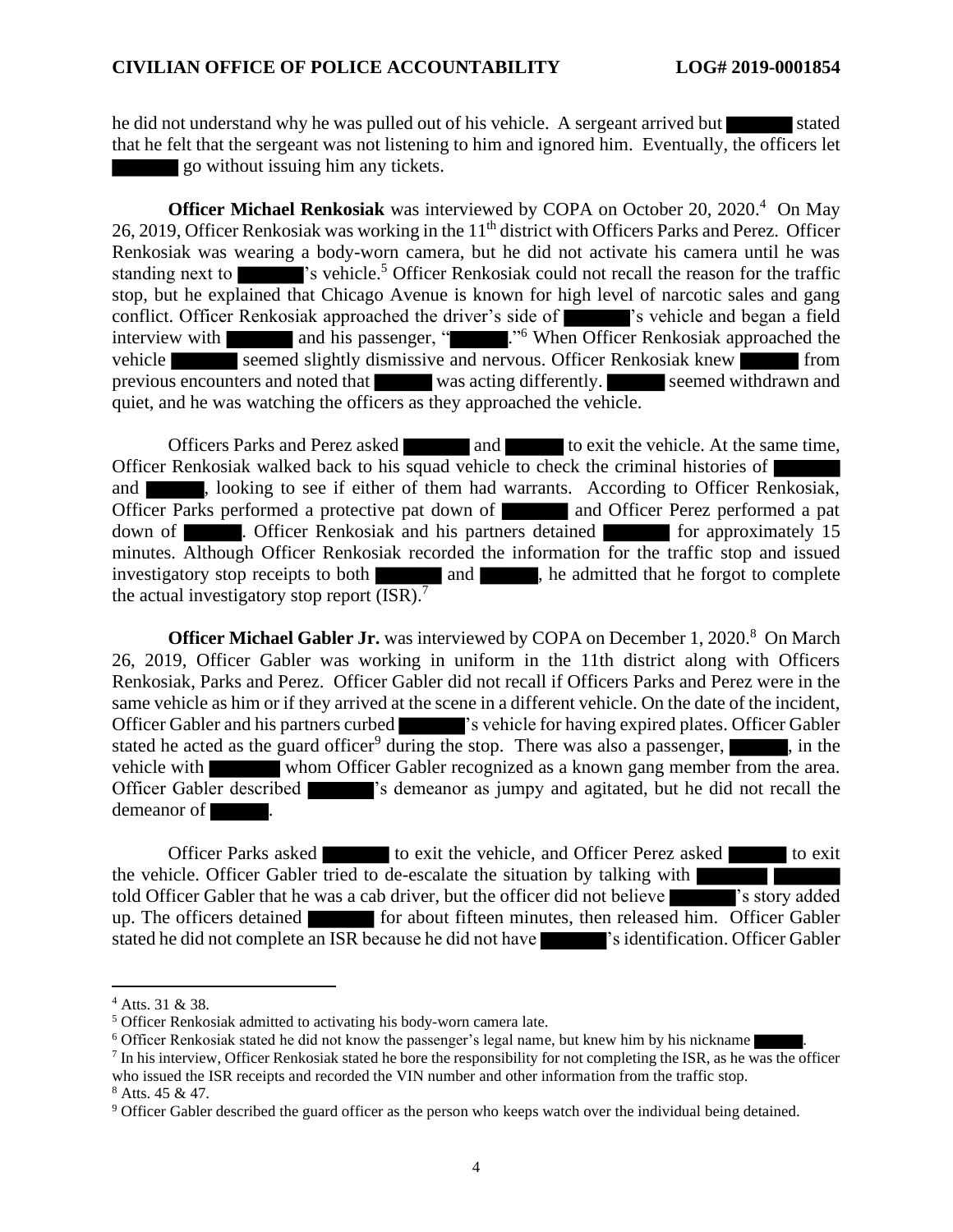opined that Officer Renkosiak should have completed the report because he had all the information.

**Officer Alexander Perez** was interviewed by COPA on October 21, 2020.<sup>10</sup> On May 26, 2019, Officer Perez was working in the  $11<sup>th</sup>$  district with Officers Renkosiak, Gabler and Parks. Officer Perez was wearing a body-worn-camera but admitted he did not activate it until he was at the passenger's door of  $\blacksquare$  's vehicle, before he instructed the passenger to exit the vehicle.<sup>11</sup> At the time of the incident, Officer Perez and his partner were on routine patrol. They performed a traffic stop on  $\blacksquare$  's vehicle for having expired tags. Officer Perez approached the passenger's side of the vehicle and observed a driver (and a passenger (and ) inside the vehicle. While Officer Renkosiak obtained the individuals' licenses, Officer Perez was responsible for scene security. According to Officer Perez, the individuals inside the vehicle appeared to be nervous. was fidgeting in his seat, which caused Officer Perez to fear that there could potentially be a weapon in the vehicle. Officer Perez recognized as a known gang member, and he explained the traffic stop occurred in an area where there was gang conflict.

Officer Perez asked out of the vehicle and detained him, then conducted a search of 's person and placed him into handcuffs. Officer Perez explained he performed the pat and handcuffing for officer safety. Officers Perez and Parks then conducted a search of 's vehicle, with his consent. Officer Renkosiak issued ISR receipts to both and and , and the officers detained them for approximately 15 minutes total. Officer Perez admitted he did not document the stop of **He** explained that Officer Renkosiak issued the ISR receipts to and **and he assumed Officer Renkosiak would also complete the ISR.** 

**Officer Jordan Parks** was interviewed by COPA on October 21, 2020.<sup>12</sup> On the date of the incident, Officer Parks was working in the  $11<sup>th</sup>$  district along with Officers Perez, Renkosiak and Gabler. Officer Parks was in uniform and he was wearing a body-worn camera. According to Officer Parks, he activated his body-worn camera upon approaching 's vehicle. However, when Officer Parks attempted to view the footage, there was nothing to review. Officer Parks stated his camera may have malfunctioned or experienced an error.<sup>13</sup>

On the date and time of the incident, Officer Parks approached the driver's side of 's vehicle, behind Officer Renkosiak. He observed in the driver's seat and a passenger, who goes by the nickname  $\blacksquare$ , in the front passenger's seat. Officer Parks did not recall the reason for the stop, but he believed it might have been due to an expired registration. Officer Parks asked to step out of his vehicle, but he could not recall why. After exited the vehicle, Officer Parks placed him into handcuffs. Officer Parks did not recall the

<sup>10</sup> Atts. 33 & 39.

 $11$  Officer Perez stated that it was a lapse in timing as to why he waited to activate his camera.

<sup>12</sup> Atts. 34 & 37.

<sup>&</sup>lt;sup>13</sup> Officer Parks stated he first discovered there was no body-worn camera footage from his camera when he was notified of the allegations against him. Officer Parks viewed the other officers' body-worn camera videos and believed he also activated his camera during the incident. According to Officer Parks, at the end of a shift, he docks his camera and the data from the camera is uploaded to a server. Officer Parks acknowledged he does not watch as the data is being uploaded.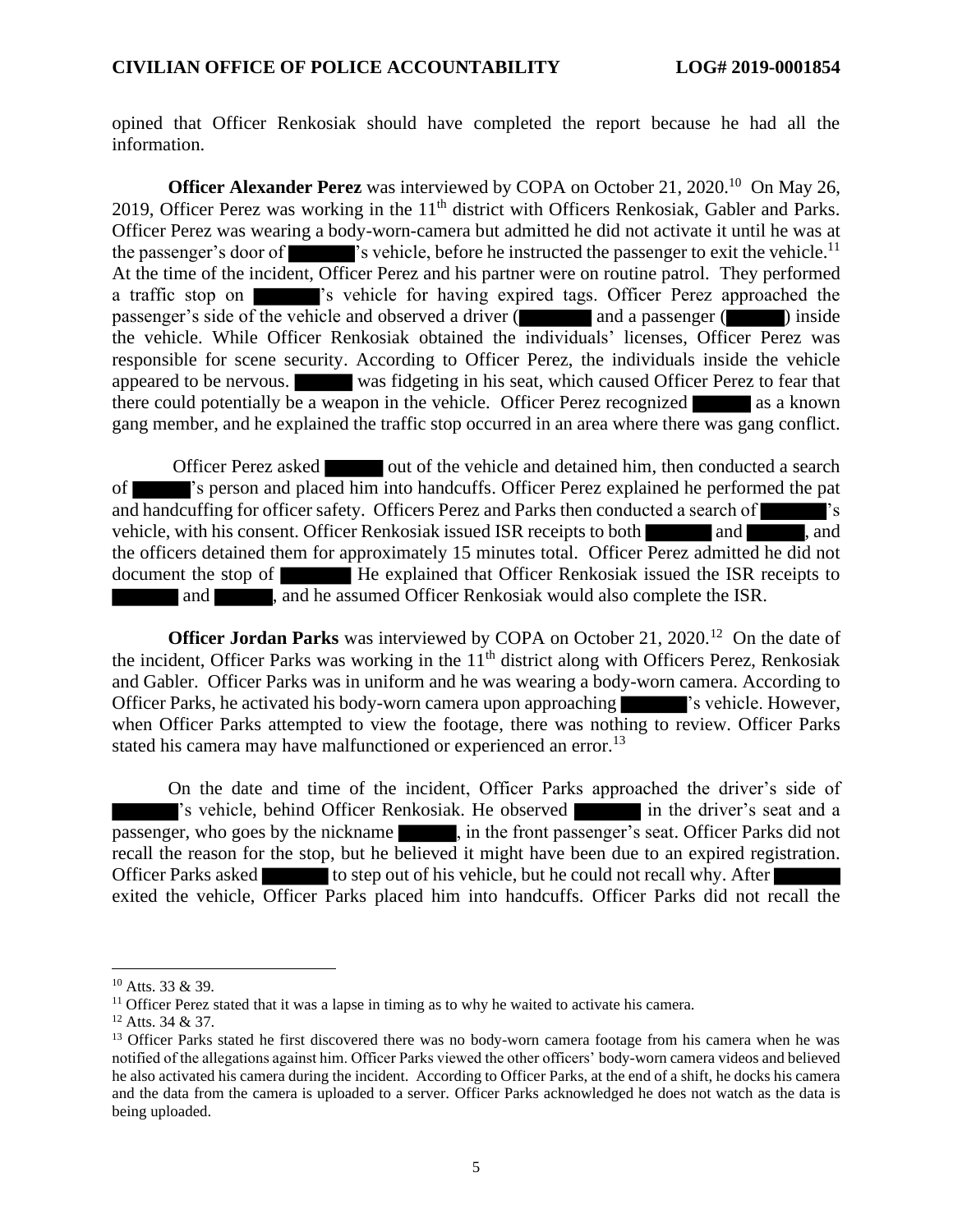specifics as to why he placed into handcuffs, but he believed it was for officer safety.<sup>14</sup> Officer Parks then performed a pat down of but he could not recall whether he had 's consent, or if the pat down was for possible weapons. Officer Parks also searched 's vehicle with his consent. At some point during the stop, requested to speak to a supervisor. A supervisor responded to the scene and had a conversation with but Officer Parks could not recall what they discussed. According to Officer Parks, he did not document the stop of because he believed that Officer Renkosiak was going to document the stop.

#### **b. Digital Evidence**

**Officer Renkosiak's body-worn camera** footage depicts him walking up to the driver's side of **'s** vehicle.<sup>15</sup> The beginning of their conversation is not captured due to the officer's late body-worn camera activation. The video shows hand the officer what appears to be his license and insurance. Officer Parks is standing behind Officer Renkosiak, and Officer Renkosiak tells Officer Parks that is shaking a lot and if he wants, he can get him out of the vehicle. Officer Renkosiak then goes back to his squad vehicle and runs  $\sim$  's information through his PDT. While Officer Renkosiak is running 's information, other officers on the scene take and his passenger out of the vehicle. Officer Renkosiak calls the passenger over to his vehicle and asks him to spell his first name and his birth date, and they have a brief conversation about a shooting that occurred the night before. Officer Renkosiak then exits his squad vehicle, and can be heard complaining that officers snatched him out of his vehicle, and he feels violated. and asks to speak to a supervisor, and one of the officers requests a supervisor over the radio. states that he does not like the handcuffs, does not know the passenger in his vehicle, and repeatedly complains that he feels violated.

Officer Renkosiak returns to his squad vehicle, then gets back out of the vehicle and hands ISR receipts to and his passenger. A sergeant arrives on scene and speaks with Officer Renkosiak tells another officer that he already issued the ISR receipts, and the officer asks if they are also going to issue citations. Officer Renkosiak responds that they will just do ISRs, as they already have to complete them for the stop.

**Officer Gabler's body-worn camera** footage depicts Officer Gabler riding in a squad vehicle.<sup>16</sup> Officer Gabler types something into his PDT, then exits the squad vehicle and approaches the rear passenger's side of  $\blacksquare$  's vehicle. At that point, three other officers<sup>17</sup> are already standing around 's vehicle. Officer Gabler tells Officer Renkosiak that the plates are expired. Officer Parks approaches the driver's side of 's vehicle, extends his hand inside the vehicle through the open window, and opens the driver's side door. Officer Parks places one handcuff on while he is still seated inside the vehicle, then asks to exit the vehicle and places the second handcuff on him. At the same time, Officer Perez opens the

 $<sup>14</sup>$  Officer Parks explained that at the time of the stop, there was an ongoing gang conflict in the area. He recognized</sup> the passenger in 's vehicle as a known gang member and believed he could potentially have a weapon.

<sup>15</sup> Att. 21.

<sup>16</sup> Att. 23.

<sup>&</sup>lt;sup>17</sup> Officers Renkosiak and Parks are on the driver's side of 's vehicle and Officer Perez is on the passenger's side. At 00:55 seconds, the video captures Officer Parks touching what appears to be the center of his body-worn camera one time. *See* Att. 23.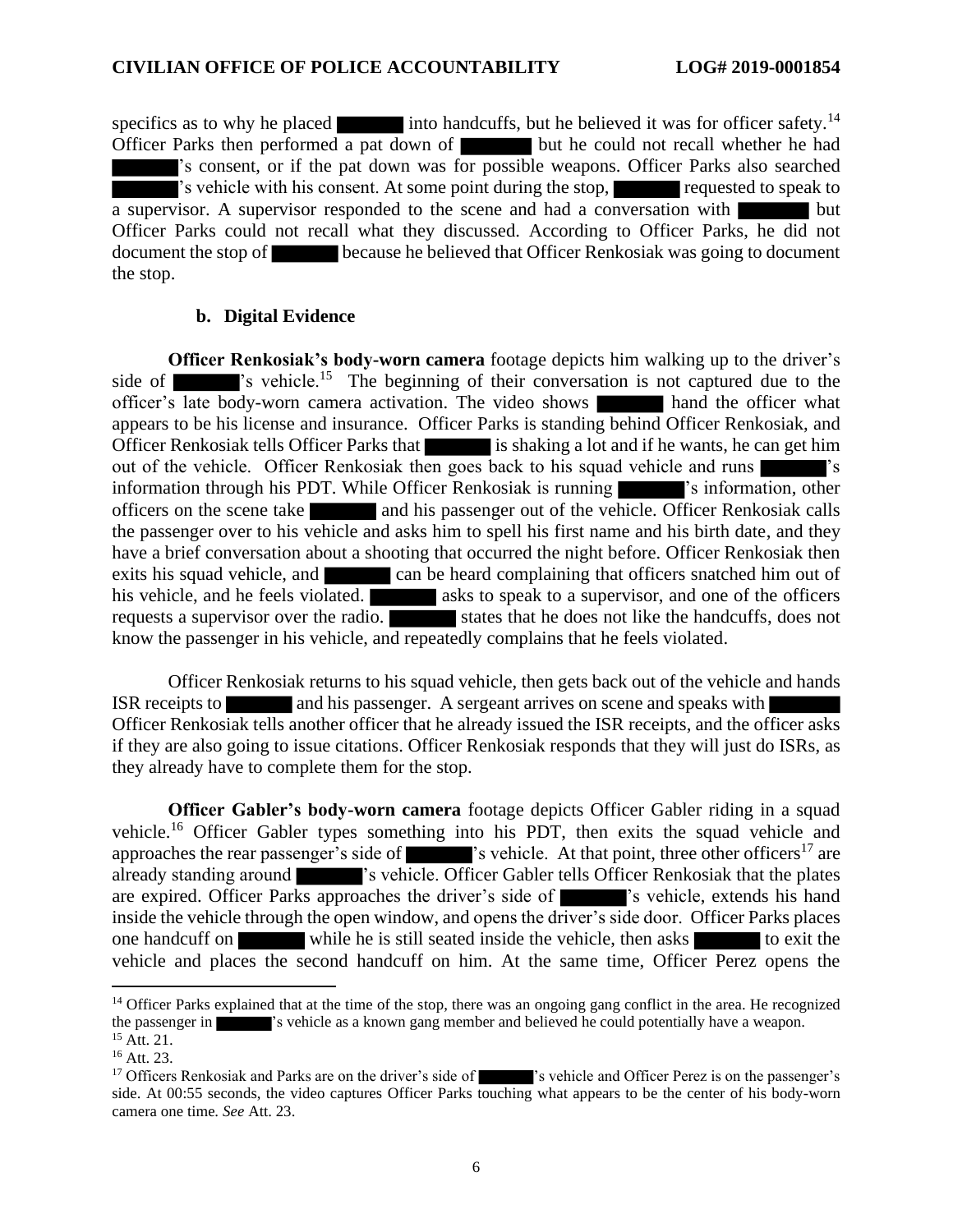### **CIVILIAN OFFICE OF POLICE ACCOUNTABILITY LOG# 2019-0001854**

passenger's side door, asks the passenger out of the vehicle, and handcuffs the passenger. Officer Parks then performs a pat down of At 02:17 minutes into the video, Officer Parks asks if he can search his vehicle, and gives the officer permission to search it. Officer Parks then goes back to 's vehicle and starts to search it. The tells Officer Gabler that he is an Uber driver and does not know the passenger in his vehicle.

Officer Parks asks if he has a FOID card or a conceal and carry license, and responds that his wife has one. Officer Parks asks if there are any weapons in the vehicle, and says no but tells Officer Parks he can check the trunk. feels disrespected by the other officers on scene, and he asks to speak to a supervisor. One of the officers on scene calls for a supervisor. makes a comment that he does not like the handcuffs, and he feels like he is being violated. He also explains he has his permanent license plates in the trunk.

Officer Renkosiak provides an ISR receipt to both and his passenger. A sergeant arrives and asks what the problem is. tells the sergeant that he was pulled out of his vehicle for no reason. Officer Parks then removes the handcuffs from and Officer Perez removes the handcuffs from the passenger. ask for Officer Parks' name and the sergeant's name, and both provide the requested information. **The same of the officers to** have a great day and says he loves them.

**Officer Perez' body-worn camera** footage depicts him at the passenger side of 's vehicle.<sup>18</sup> Officer Perez opens the passenger's side door of  $\blacksquare$  's vehicle and asks the passenger to exit. Officer Perez places handcuffs on the passenger and tells him he is not under arrest. Officer Perez asks the passenger if he has any weed on him, and he responds no. Officer Perez then performs a pat down of the passenger and directs him to wait near the back of the vehicle. Officer Perez then starts to search  $\blacksquare$  's vehicle.

# **VI. LEGAL STANDARD**

For each Allegation COPA must make one of the following findings:

- 1. Sustained where it is determined the allegation is supported by a preponderance of the evidence;
- 2. Not Sustained where it is determined there is insufficient evidence to prove the allegations by a preponderance of the evidence;
- 3. Unfounded where it is determined by clear and convincing evidence that an allegation is false or not factual; or
- 4. Exonerated where it is determined by clear and convincing evidence that the conduct described in the allegation occurred, but it is lawful and proper.

A **preponderance of evidence** can be described as evidence indicating that it is **more likely than not** that the conduct reviewed complied with Department policy. *See Avery v. State* 

<sup>18</sup> Att. 25.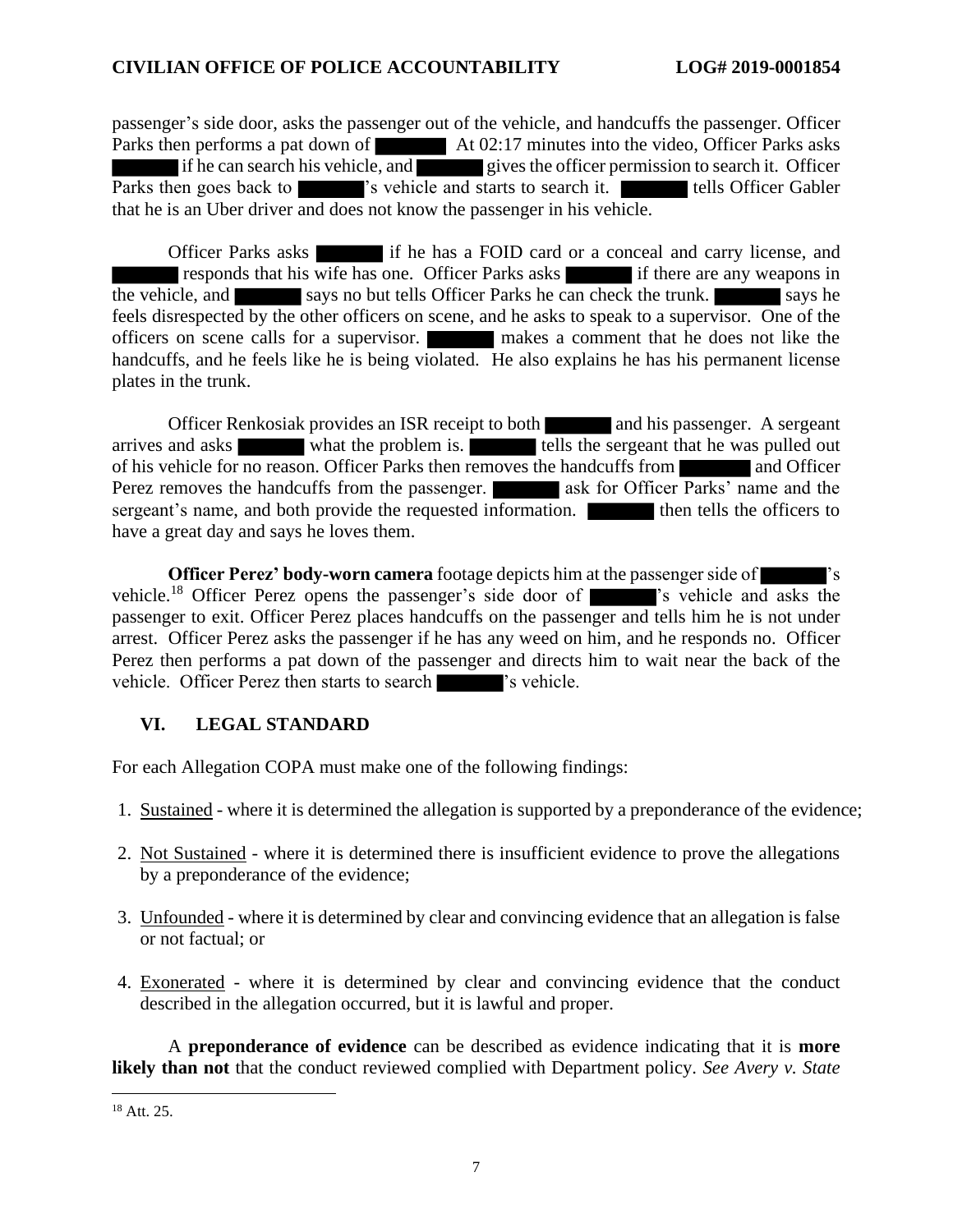*Farm Mutual Automobile Insurance Co.*, 216 Ill. 2d 100, 191 (2005) (a proposition is proved by a preponderance of the evidence when it has found to be more probably true than not). If the evidence gathered in an investigation establishes that it is more likely that the conduct complied with Department policy than that it did not, even if by a narrow margin, then the preponderance of the evidence standard is met.

**Clear and convincing evidence** is a higher standard than a preponderance of the evidence but lower than the "beyond-a-reasonable doubt" standard required to convict a person of a criminal offense. See *e.g.*, *People v. Coan*, 2016 IL App (2d) 151036 (2016). Clear and Convincing can be defined as a "degree of proof, which, considering all the evidence in the case, produces the firm and abiding belief that it is highly probable that the proposition . . . is true." *Id*. at ¶ 28.

### **VII. ANALYSIS**

#### **Officer Michael Renkosiak**

COPA makes a finding of **Sustained** for **allegation #1** against Officer Renkosiak, in that he failed to timely activate his body-worn camera. Under Special Order S03-14, Department members must activate their cameras at the beginning of an incident and record the entire incident for all law-enforcement-related activities. The decision to electronically record a law-enforcementrelated encounter is mandatory, not discretionary, except where specifically indicated. During Officer Renkosiak's interview with COPA, he admitted that he did not activate his body-worn camera until he was already speaking with Given the body-warn camera video and the officer's own admissions, COPA finds that Officer Renkosiak did not activate his camera at the beginning of the incident. As such, COPA finds this allegation sustained.

COPA makes a finding of **Sustained** for **allegation #2** against Officer Renkosiak in that he failed to complete an investigatory stop report (ISR). Under Special Order S04-13-09, sworn members who conduct an investigatory stop are required to complete an ISR. An investigatory stop is defined as the temporary detention and questioning of a person in the vicinity where the person was stopped, based on reasonable suspicion that the person is committing, is about to commit, or has committed a criminal offense. Officer Renkosiak issued and his passenger ISR receipts but failed to actually complete the ISRs. Officer Renkosiak admitted he forgot to do the reports because the stop occurred early in his shift. He took full responsibility for not completing the ISRs, as he was the officer who obtained all the information during the traffic stop. As a result, COPA finds this allegation sustained.

#### **Officer Michael Gabler Jr.**

COPA makes a finding of **Sustained** for **allegation #1** in that Officer Gabler failed to complete an investigatory stop report. As discussed above, under Special Order S04-13-09, sworn members who conduct an investigatory stop are required to complete an ISR. Officer Gabler stated he did not complete the ISRs because he thought Officer Renkosiak was going to handle the paperwork. Officer Gabler and his partners failed to ensure that the ISRs were completed, and as such, COPA finds this allegation sustained.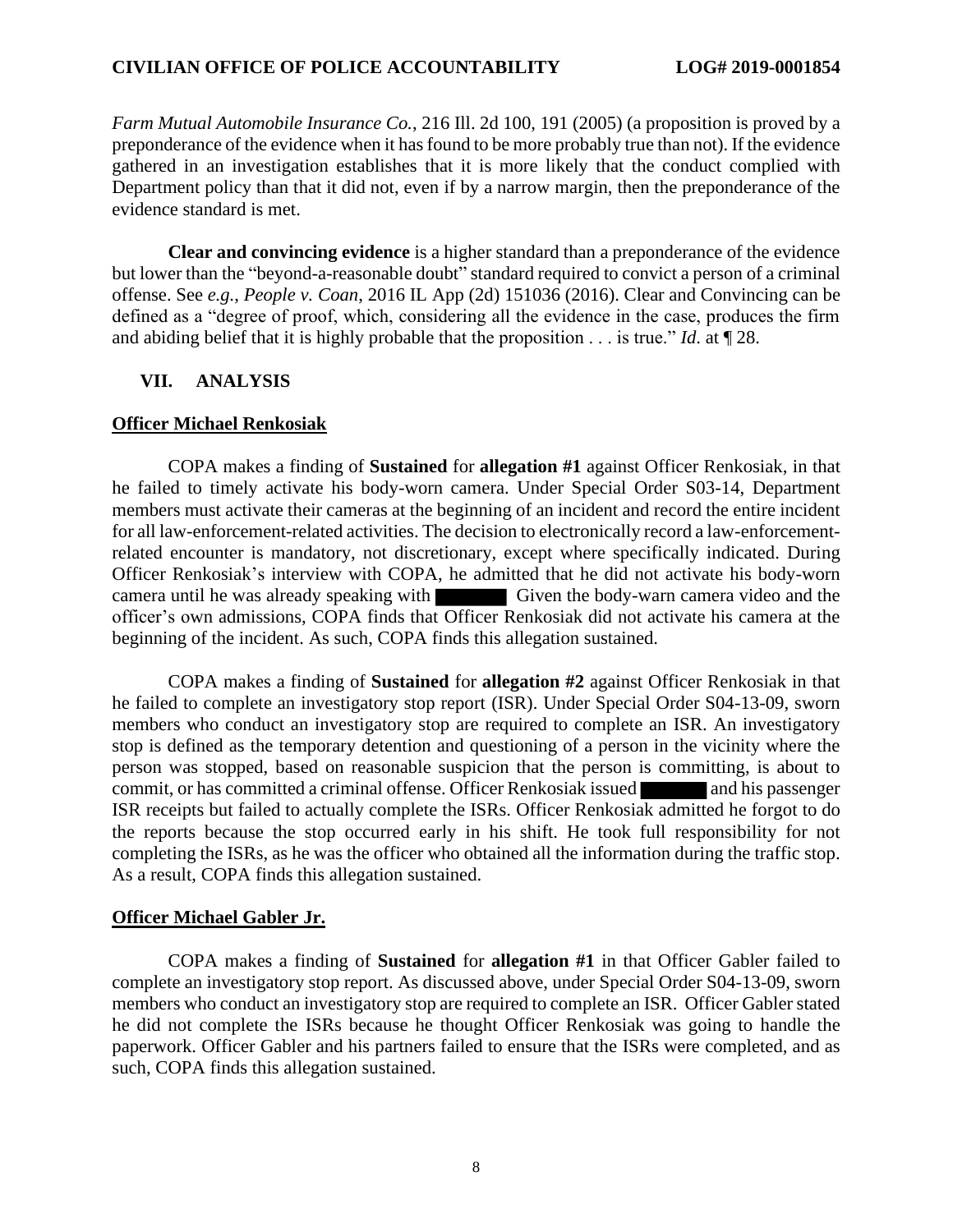#### **Officer Alexander Perez**

COPA makes a finding of **Exonerated** for **allegation #1** against Officer Perez in that he handcuffed **The State of State State is passenger without justification.** The Fourth Amendment protects people from unreasonable searches and seizures by the government. A person is seized when a police officer "by means of physical force or show of authority, terminates or restrains [a person's] freedom of movement through means intentionally applied."<sup>19</sup> The critical question is whether "the use of such restraints is reasonably necessary for safety under the specific facts of the case."<sup>20</sup> According to Officer Perez, both and his passenger appeared to be nervous. The passenger was also fidgeting in his seat, which caused Officer Perez to fear there could potentially be a weapon in the vehicle. Officer Perez recognized the passenger as a known gang member, and he stated there was an ongoing gang conflict in the area. Given the totality of the circumstances, COPA finds there is clear and convincing evidence that Officer Perez placed the handcuffs on 's passenger for officer safety. As a result, COPA finds this allegation exonerated.

COPA makes a finding of **Sustained** for **allegation #2** in that Officer Perez failed to complete an investigatory stop report. As discussed above, under Special Order S04-13-09, sworn members who conduct an investigatory stop are required to complete an ISR. Officer Perez stated he did not complete any ISRs because he believed Officer Renkosiak, who had given the ISR receipts to and his passenger, was going to complete the paperwork. Officer Perez and his partners failed to ensure that the ISRs were completed, and as such, COPA finds this allegation sustained.

COPA makes a finding of **Sustained** for **allegation #3** in that Officer Perez failed to timely activate his body-worn camera. Under Special Order S03-14, Department members must activate their cameras at the beginning of an incident and record the entire incident for all law-enforcementrelated activities. Officer Parks was wearing a body-worn camera, but he did not activate it until he was standing next to the passenger's door of 's vehicle, immediately before he directed the passenger to exit the vehicle. Given the body-warn camera video and the officer's own admissions, COPA finds that Officer Perez did not activate his camera at the beginning of the incident. As a result, this allegation is sustained.

#### **Officer Jordan Parks**

COPA makes a finding of **Sustained** for **allegation #1** against Officer Parks in that he failed to complete an investigatory stop report. As discussed above, under Special Order S04-13- 09, sworn members who conduct an investigatory stop are required to complete an ISR. Officer Parks thought Officer Renkosiak was going to handle the ISRs, so he did not complete the reports himself. Officer Parks and his partners failed to ensure that the ISRs were completed; as such, COPA finds this allegation sustained.

COPA makes a finding of **Sustained** for **allegation #2** against Officer Parks in that he failed to activate his body-worn camera. Under Special Order S03-14, Department members must activate their cameras at the beginning of an incident and record the entire incident for all law-

<sup>19</sup> *Brendlin v. California*[, 551 U.S. 249, 254 \(2007\).](https://advance.lexis.com/document/?pdmfid=1000516&crid=674a0861-6bc2-4d77-af80-8e2150afb22b&pddocfullpath=%2Fshared%2Fdocument%2Fanalytical-materials%2Furn%3AcontentItem%3A52BP-7MW0-R03N-P0H6-00000-00&pdtocnodeidentifier=N100EB&ecomp=q73tk&prid=0ec2f730-8e9a-4ba3-83af-99b3c1e6909a)

<sup>20</sup> *People v. Arnold*, 394 Ill. App. 3d 63, 71 (2d Dist. 2009).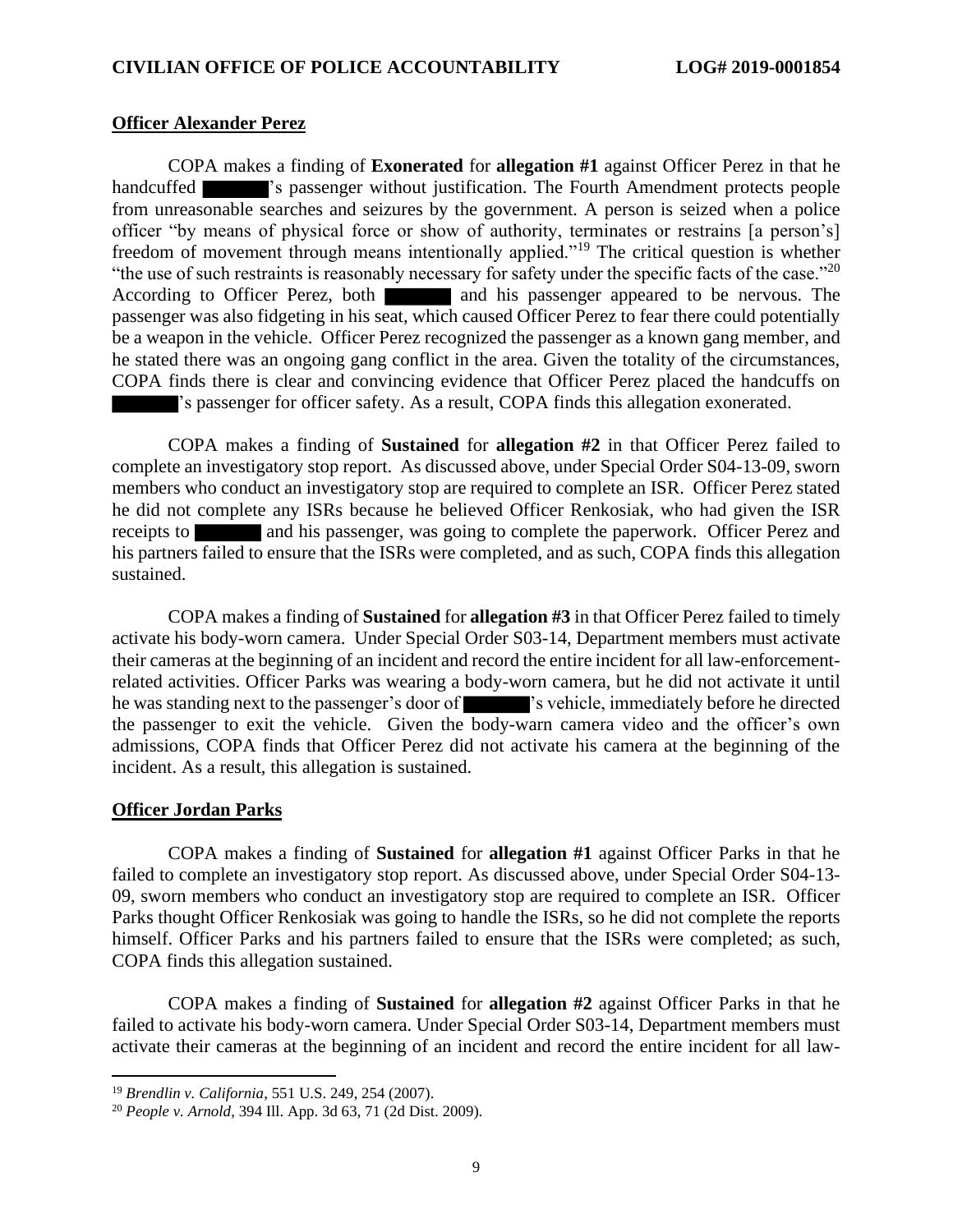enforcement-related activities. Officer Parks claimed he activated his body-worn camera upon approaching 's vehicle. However, when Officer Parks attempted to view the footage, he realized it did not exist. Officer Parks speculated that his camera may have malfunctioned, but he was not sure. The Special Order requires every Department member to inspect their body-worn camera, ensure it is their assigned camera, and verify it is fully charged and operational visually and physically. Officer Parks acknowledged he did not do this, as he only found out there was no footage after he was served with the allegation. COPA conducted a search for Officer Parks' bodyworn footage from the entire date of the incident, with negative results. As such, COPA finds this allegation sustained.

COPA makes a finding of **Exonerated** for **allegation #3** in that Officer Parks handcuffed without justification. The Fourth Amendment protects people from unreasonable searches and seizures by the government. A person is seized when a police officer "by means of physical force or show of authority, terminates or restrains [a person's] freedom of movement through means intentionally applied."<sup>21</sup> The critical question is whether "the use of such restraints is reasonably necessary for safety under the specific facts of the case."<sup>22</sup> Officer Parks could not recall the specific reasons he placed into handcuffs, but he believed it was for officer safety. He explained that at the time of the stop, there was an ongoing gang conflict in the area and the passenger in the vehicle was a known gang member. Other officers on the scene described both and the passenger as being nervous and fidgeting. Given the officers' observations, their prior knowledge of the passenger, and the gang conflict in the area, COPA finds Officer Parks'

decision to handcuff was reasonable under the circumstances. Therefore, COPA finds this allegation exonerated.

COPA makes a finding of **Not Sustained** for **allegation #4** in that Officer Parks searched 's person without justification. The Fourth Amendment of the United States Constitution and the Illinois Constitution of 1970 guarantee the right of individuals to be free from unreasonable searches and seizures. An officer may subject a person to a limited search for weapons only if the officer reasonably believes that the person is armed and dangerous.<sup>23</sup> Officer Parks acknowledged he performed a pat down of but he could not recall if he had consent or if the pat down was for possible weapons. Given the officer's failure to recall the specific circumstances of the pat down, and the lack of clarity from the body-worn camera videos and **Fig. 2003**'s statement, COPA finds there is insufficient evidence to determine whether Officer Parks searched  $\blacksquare$  's person without justification. As such, COPA finds this allegation not sustained.

#### **VIII. RECOMMENDED DISCIPLINE FOR SUSTAINED ALLEGATIONS**

#### **a. Officer Michael Renkosiak**

COPA has reviewed the complimentary and lack of disciplinary history of Officer Renkosiak. Officer Renkosiak admitted that he failed to timely activate his body-worn camera

<sup>21</sup> *Brendlin v. California*[, 551 U.S. 249, 254 \(2007\).](https://advance.lexis.com/document/?pdmfid=1000516&crid=674a0861-6bc2-4d77-af80-8e2150afb22b&pddocfullpath=%2Fshared%2Fdocument%2Fanalytical-materials%2Furn%3AcontentItem%3A52BP-7MW0-R03N-P0H6-00000-00&pdtocnodeidentifier=N100EB&ecomp=q73tk&prid=0ec2f730-8e9a-4ba3-83af-99b3c1e6909a)

<sup>22</sup> *People v. Arnold*, 394 Ill. App. 3d 63, 71 (2d Dist. 2009).

<sup>23</sup> *People v. Sorenson*, 196 Ill. 2d 425, 433 (2001).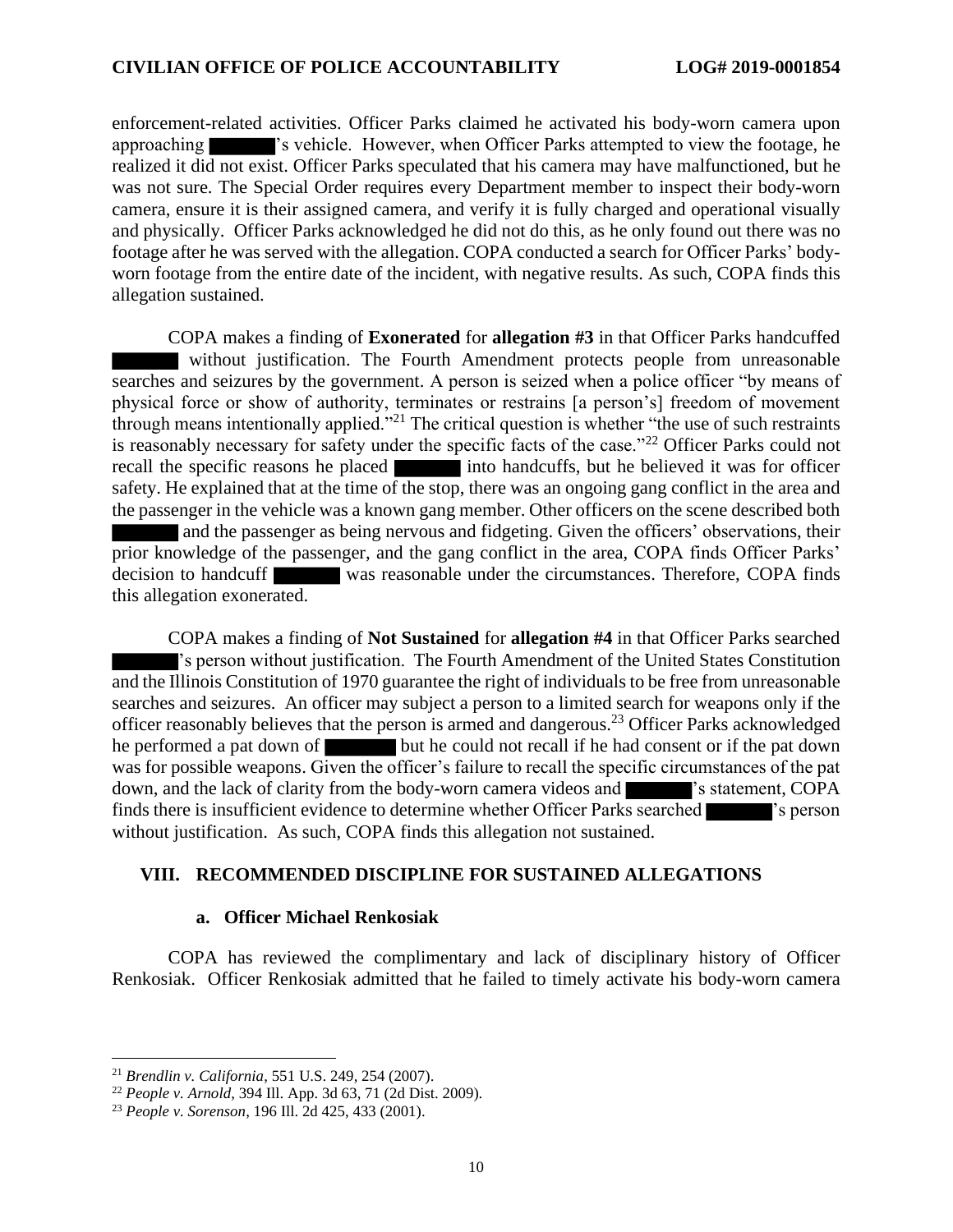and failed to complete ISRs for the stop; however, he took full responsibility for these oversights. As a result, COPA recommends a 1-day suspension.

### **b. Officer Michael Gabler Jr.**

COPA has reviewed the complimentary and disciplinary history of Officer Gabler. Officer Gabler admitted he did not complete the ISRs for the stop; however, and his passenger did receive ISR receipts. Additionally, Officer Renkosiak took full responsibility for failing to complete the ISRs. As such, COPA recommends a violation noted.

### **c. Officer Alexander Perez**

COPA has reviewed the complimentary and lack of disciplinary history of Officer Perez. Officer Perez admitted he failed to timely activate his body-worn camera and did not complete the required ISRs; however, and his passenger did receive ISR receipts. Additionally, Officer Renkosiak took full responsibility for failing to complete the ISRs. As such, COPA recommends a written reprimand.

### **d. Officer Jordan Parks**

COPA has reviewed the complimentary and lack of disciplinary history of Officer Parks. Officer Parks admitted he failed to timely activate his body-worn camera and did not complete the required ISRs; however, and his passenger did receive ISR receipts. Additionally, Officer Renkosiak took full responsibility for failing to complete the ISRs. As such, COPA recommends a written reprimand.

Approved:



4/5/2021

Matthew Haynam *Deputy Chief Administrator – Chief Investigator* Date